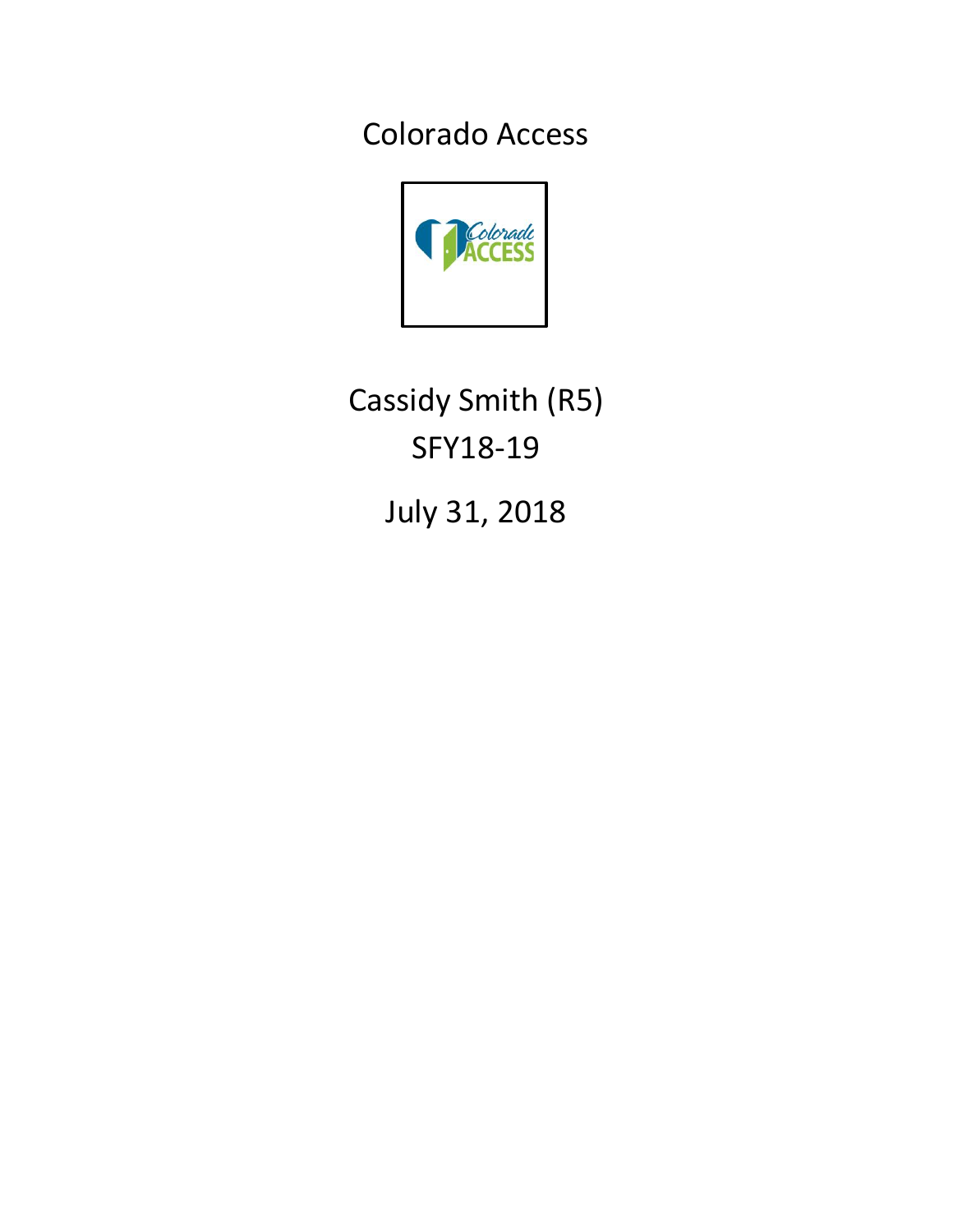### **Introduction**

Colorado Access (COA) is dedicated to empowering our members with access to timely and appropriate health care, and delivering comprehensive choice to Members as they seek out providers and resources that best meet their needs. Building upon a history of partnership, engagement, and network development, COA is well positioned, currently, to meet or exceed the network adequacy standards established by the Regional Accountable Entity (RAE) contracts for Regions 3 and 5, and excited about opportunities to grow and improve our network in the coming years. While not comprehensive, this Network Adequacy Plan articulates the overarching approach that COA will employ toward cultivating and supporting viable provider participation, thus helping to expand options for Members.

This report is written within context of Section 9.8.1., and subsequent paragraphs, of the RAE contracts for Regions 3 and 5, and will address questions specific to those paragraphs. COA will submit a Network Adequacy Report, on a quarterly basis, to help track and validate the successes and challenges of the strategies outlined in the pages that follow. As always, COA is happy to provide further information and clarification to the Department upon request.

#### **Contract Citation 9.8.1.1.**

*How [will the Contractor] maintain and monitor a network of appropriate providers that is supported by written agreements and is sufficient to provide adequate access to all services covered under the contract for all members including those with limited English proficiency and members with physical or mental disabilities?*

Colorado Access has extensive experience in developing and supporting a provider network dedicated to servicing members of Health First Colorado (Colorado's Medicaid program). The vigorous provider networks we established during our tenure as a Regional Care Collaborative Organization (RCCO) and Behavioral Health Organization (BHO) are the foundation of our RAE network. Though slightly different in how they transitioned, our initial focus for RAE network development has centered on effectively forwarding our previous providers into our current network—and maintaining sufficient support for providers during the transition.

#### **RCCO (Primary Care) Provider Network**

COA targeted all providers in our previous RCCO networks, for Regions 3 and 5, to become part of our RAE primary care network. Due to programmatic differences between the RCCO and RAE platforms, COA developed and executed new contracts with these providers. We achieved a 100% success rate in re-contracting each of the 100 targeted primary care providers. 1

<sup>1</sup> This number represents *provider* participation and is not reflective of the total number of *practice sites*. The number of practice sites is significantly higher, as will be indicated in subsequent reporting.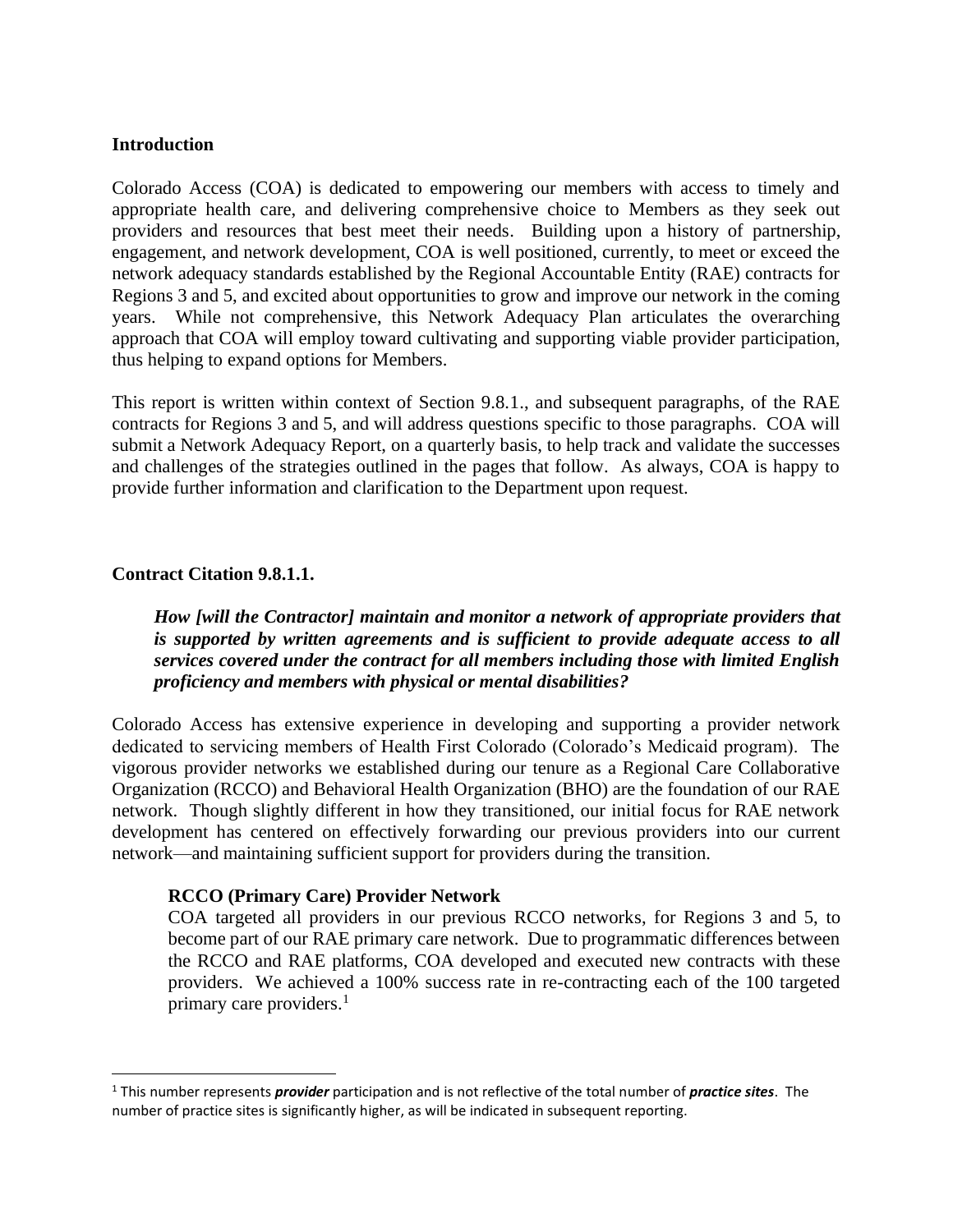Building on this foundation, COA will use various resources to further target potential additions and grow our network of providers. COA has a dedicated provider contracting team that responds to inquiries and requests to participate in our network on a daily basis. These requests consistently arise from:

- Interested physical health providers;
- Extensive outreach by our Provider Relations team;
- Referrals by community partners;
- Inquiries from members and referrals by our Customer Service team;
- Partnership with the Department and Health First Colorado Enrollment to outreach and contract with providers that have been requested by Members, but who are not yet participating in our network.

In addition, COA continually monitors provider to member ratios within our regions to identify areas that need prioritization for targeted provider outreach. It is important to note, however, that COA is dedicated to contracting with every willing and appropriate provider to become part of our primary care network, regardless of their location.

To become part of our network, COA requires all primary care medical providers (PCMPs) to complete a comprehensive provider application, and to sign a Professional Provider Agreement (PPA).<sup>2</sup> All PCMPs have a newly revised agreement that obligates them to the PCMP requirements as outlined in our RAE contract with the State of Colorado. The PPAs are used to assess each provider's readiness to meet the general primary care needs of our members and to accommodate members with special needs. In addition to other data, the PPA seeks information on:

- Extended office hours;
- Additional languages spoken and interpretation services offered;
- ADA compliance and necessary equipment available for Medicaid enrollees with physical or mental disabilities;
- Cultural competency training, and other data fields that we require be completed before processing their application.

Information reported on the PPA is populated into our credentialing software and sorted to aid us in determining what aspect of our network can meet the needs of special populations and how to best develop and implement programming to increase access to these services across our regions.

## **Behavioral Health Provider Network**

Colorado Access has a long standing and vibrant state-wide behavioral health network with greater than 6,900 providers. In preparing for the transition from BHO to RAE, Colorado Access determined that our existing BHO contracts would maintain legal force once COA began operations as a RAE. As such, our network of behavioral health providers continues uninterrupted and is the footing for our RAE efforts to ensure adequate access to behavioral health services for our members. This existing network includes contracted relationships with every Community Mental Health Center in the state, hospital systems, behavioral

<sup>2</sup> Please see Appendix 1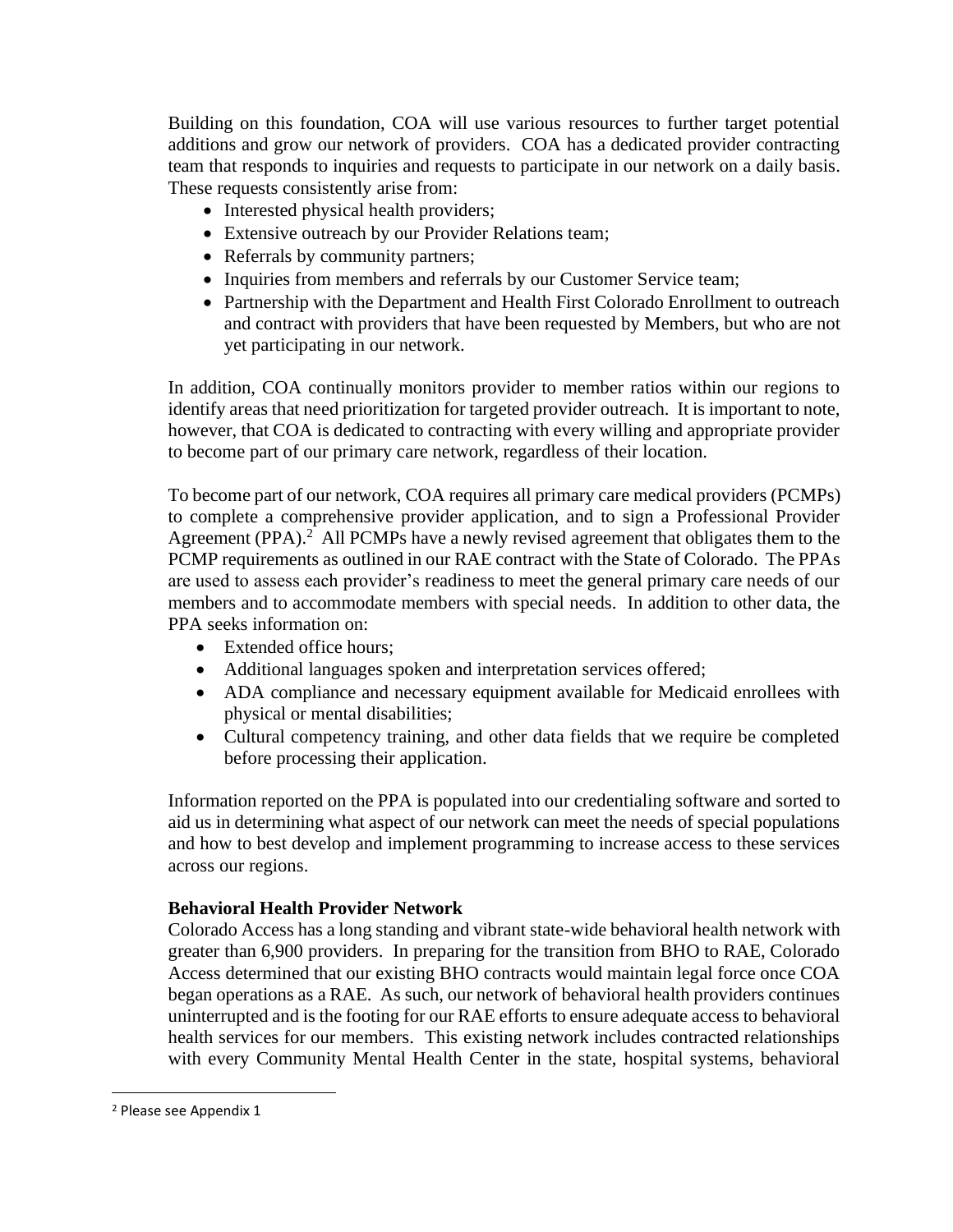health providers who are integrated with PCMPs, and independent behavioral health providers, statewide.

Updated methodology for member attribution and specified obligations within the RAE contract, however, require focused attention to ensure an operationally adequate network, regardless of the total number of providers under contract. COA will work to address these challenges by offering consistent training to behavioral health providers that underscores the implications of site-based attribution and the best way to navigate eligibility, claims, and billing issues within the RAE system. Conducted by our Provider Relations team and supported by Provider Contracting and Behavioral Health Operations teams, trainings will take (and have already taken) various forms, including:

- Provider forums and open houses, with appropriate COA staff to answer questions and direct further inquiry;
- Creation of webinars to address issues that impact numerous providers;
- In-depth one-on-one trainings and meetings with providers who request and need them;
- Extensive communications through our provider newsletters and other email platforms.

COA is requiring all previously contracted behavioral health providers, as well as any newly contracted providers, to complete the PPA, in order to better understand our network's capacity to meet the needs of special populations and to better direct future training and programmatic priorities. As noted above, the PPAs are used to assess each provider's readiness to meet the needs of our members and to accommodate members with special needs.<sup>3</sup>

Under the RAE contract, Colorado Access will be responsible for administering the behavioral health program for the region previously administered by Behavioral Healthcare Incorporated (BHI). As part of our plan to ensure network adequacy under the RAE, COA has outreached former BHI providers who were not previously a part of our network. Currently, COA has finalized contracts with 56 out of 59 of these "non-PAR" providers.

Additionally, COA will ensure continuity of care by offering single-case agreements when needed and appropriate to any behavioral health provider, statewide, who would like to render services to one of our members. We have developed relationships with personnel from the various RAEs and will act upon referrals from those RAEs on an ad-hoc basis to ensure adequate services for our members.

Each potential new behavioral health provider will be required to execute a contract with COA, complete the PPA, and pass credentialing requirements, before becoming an active participant in our provider network. These written agreements and documents will support growth and maintenance of the network and highlight areas of service—especially for special needs populations—that require further attention within our regions. As with the primary care network, COA will continually analyze provider to member ratios to assess

<sup>3</sup> Please see Appendix 1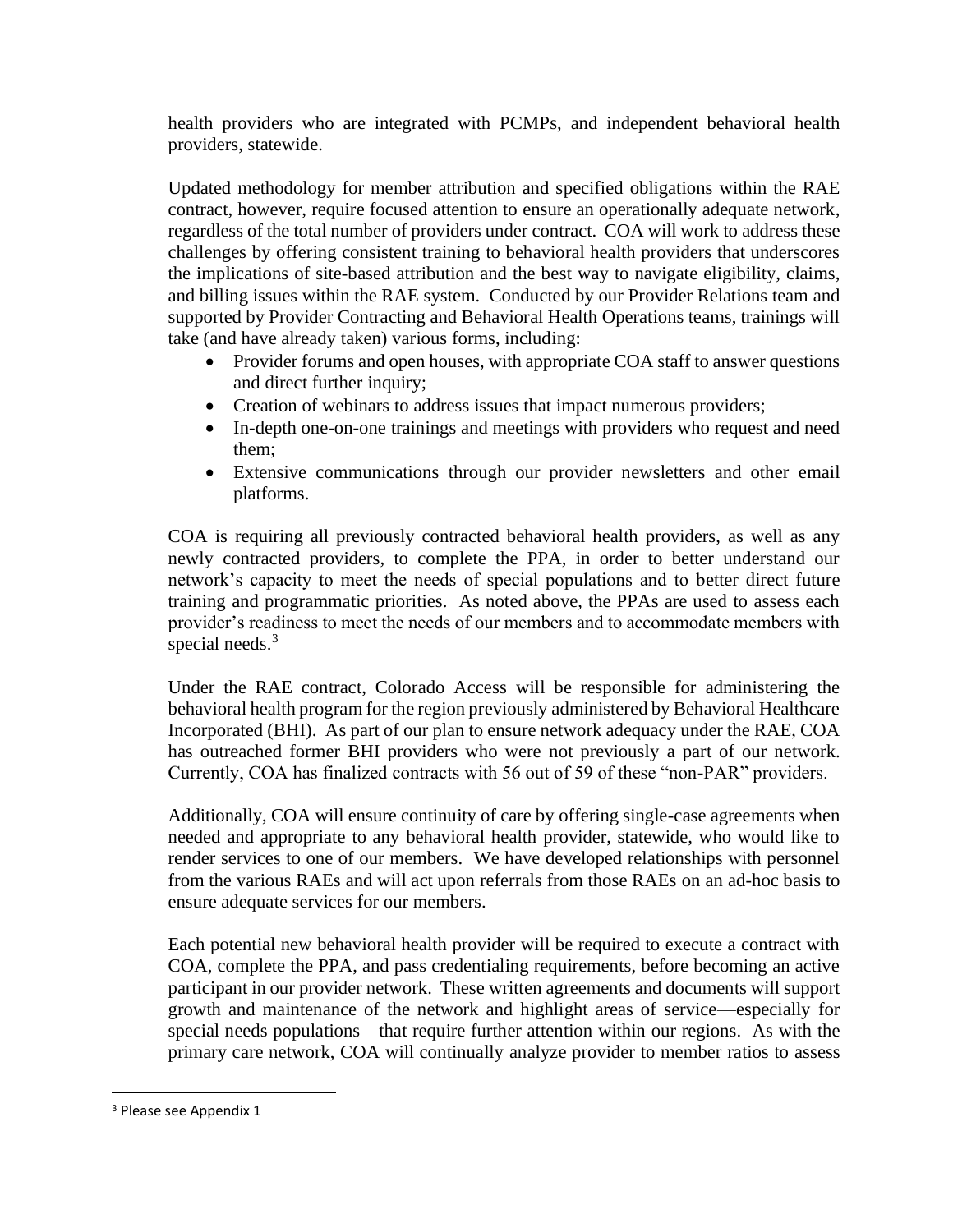areas of our regions for outreach prioritization. Claims data will be reviewed to analyze utilization patterns and help direct contracting efforts. We will work with our community partners, such as Interagency Oversight Groups, disparate health alliances, counties and local public health agencies, and internal governance groups to identify areas of need and frame outreach from our Provider Relations and Provider Contracting teams.

### **Integrated Care and Telehealth**

Colorado Access currently has eight fully integrated practices in our network, and are planning to grow that core network. As a part of that strategy, we are in the process of developing an assessment tool that will include questions to evaluate providers in their infrastructure preparedness, as a way to stratify those most prepared for imbedded behavioral health. This assessment will allow our Practice Transformation team to determine the ongoing technical assistance needs of these practices. We will be responsive to any practice who indicates an interest in learning more about becoming a Medicaid provider under the regional organization structure of the Accountable Care Collaborative. We are assessing the level of behavioral health integration of our currently contracted providers and will deploy practice transformation resources as needed to move these practices along the integrated care continuum.

Additionally, Practice Transformation has a staff member who is currently dedicated full time to conducting a provider assessment survey of Colorado Access' entire PCP network in order to access the readiness of our contracted PCPs to fulfill their RAE contract deliverable. In addition, the information gathered from those surveys will enable Colorado Access to more thoroughly assess where to focus practice support and transformation and will better guide efforts in identifying and addressing gaps in service. Colorado Access has a goal of completing the practice assessment surveys by February 2019, evaluating the data, and determining next steps.

Through our AccessCare Services (ACS) group, Colorado Access will continue to work to deploy telehealth services in a variety of settings, further augmenting the adequacy of our network. With an initial focus on integrating behavioral health support into primary care settings, the ACS model utilizes an integrated approach to combine specialty mental health services with physical health and primary care. It provides licensed behavioral health clinicians, substance abuse counselors, and psychiatric providers with the ability to screen, diagnose, provide brief intervention, and recommend psychotropic medication regimens all while collaborating with the primary care physician through a virtual platform. As a distinct group within the COA corporate structure, ACS is not bound by regional borders, and staff are open to foster potential relationships with providers throughout the state—an important aspect of network adequacy under the RAE attribution methodology. ACS and COA will track referrals and consults within the program to help guide practice transformation and integration efforts.

#### **Denver Health Medicaid Choice**

As the regional organization for Denver County, Colorado Access partners closely with Denver Health Medicaid Choice (DHMC), a limited managed care plan operated by Denver Health. DHMC manages physical health benefits for up to 90,000 Health First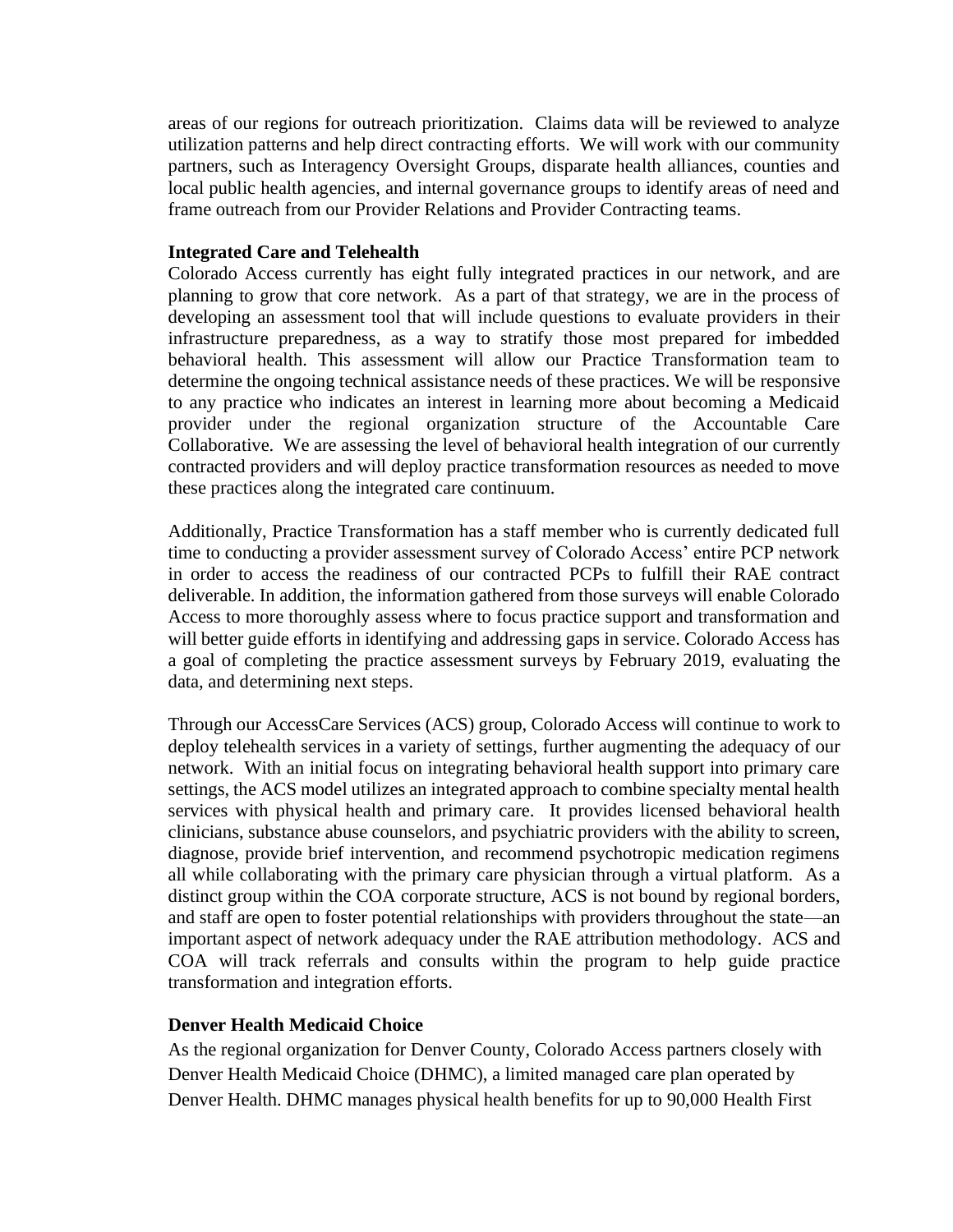Colorado members who reside in Denver County, which is approximately 40 percent of Colorado Access' membership in Denver County. Colorado Access is responsible for ensuring DHMC maintains and monitors a network of appropriate providers for its Health First Colorado members. Colorado Access also partners with Denver Health through contracting with its primary care clinics to provide care and care coordination services for Health First Colorado members who are not enrolled in the DHMC managed care plan. Colorado Access maintains and monitors the behavioral health provider network for all Health First Colorado members in Denver County.

Colorado Access and Denver Health staff meet at least twice a month to review and discuss requirements of the regional organization contract and identify any needed improvements to operational workflows, including coordinating member care between the DHMC plan and Colorado Access provider networks.

DHMC currently maintains an adequate provider network (see Appendix II – DHMC Network Adequacy Plan). Colorado Access' provider engagement, care management, customer service and leadership teams regularly communicate with respective staff at Denver Health on multiple activities. Denver Health and DHM C staff actively participate in provider forums and trainings hosted by Colorado Access to receive updates regarding the Accountable Care Collaborative Program. Colorado Access' provider engagement and customer service teams help providers and members understand the DHMC plan. The care management team assists with identifying and escalating member needs to DHMC, including need for authorization of care outside of DHMC's network. As the second phase of the Accountable Care Collaborative progresses and performance data become available, Colorado Access will engage DHMC in its activities to influence key performance indicators and behavioral health incentive measures.

## **Contract Citation 9.8.1.2.**

## *How [will the Contractor] ensure that network providers provide physical access, reasonable accommodations, and accessible equipment for Medicaid enrollees with physical or mental disabilities?*

With implementation of the Professional Provider Agreement<sup>4</sup>, Colorado Access has a tool to survey each of our primary care and behavioral health providers for their readiness to render services to Medicaid enrollees with physical and mental disabilities. Compliance with the Americans with Disabilities Act (ADA) is a section noted, specifically, in the PPA and every COA provider will be required to complete it. Information gathered via the PPA is loaded into our credentialing system, sorted, and reported upon, on a regular basis. These reports will be used to focus outreach and training by our Practice Transformation and Provider Relations teams and to analyze where gaps may exist.

<sup>4</sup> Please see Appendix 1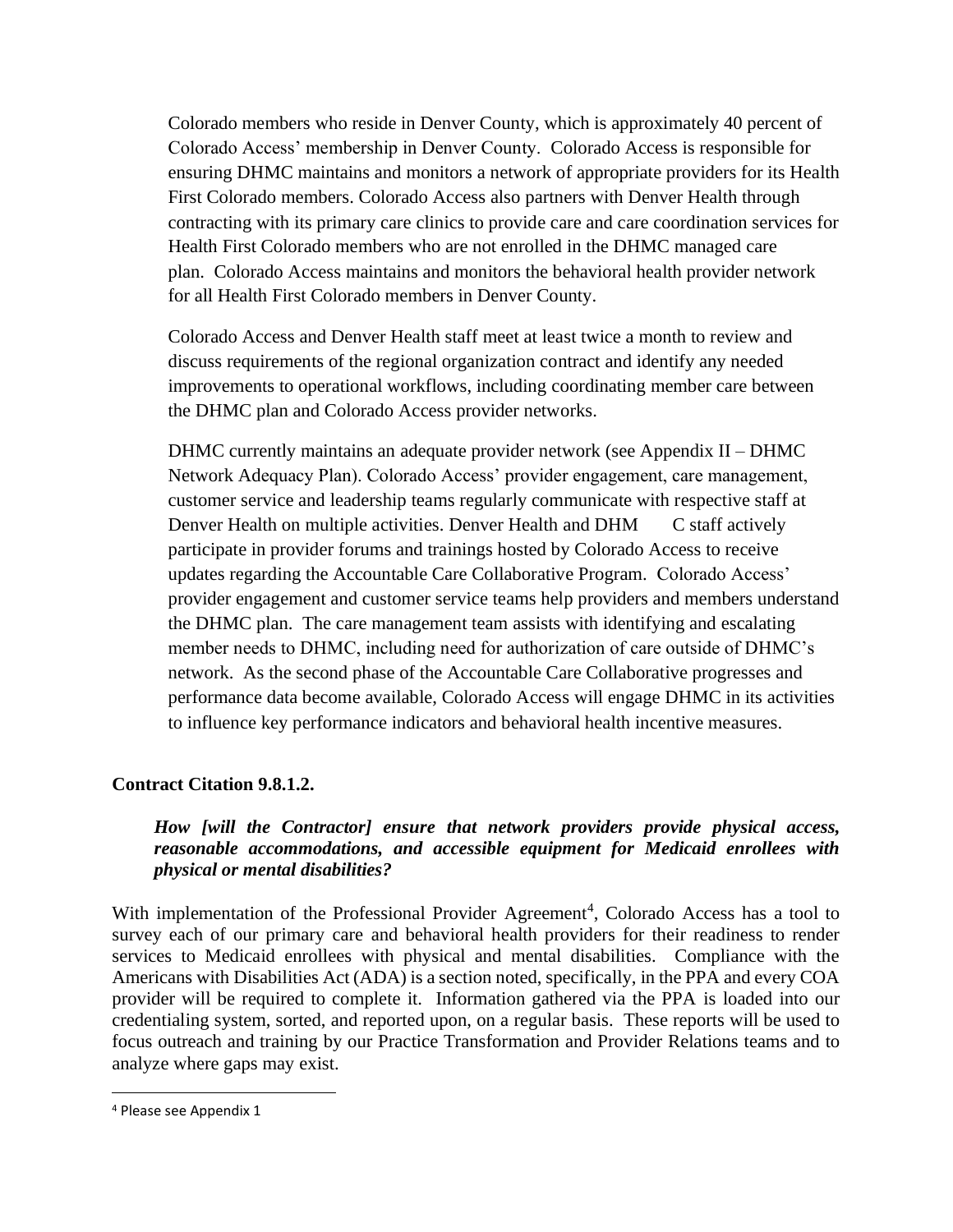In addition, COA will work openly and extensively with our community partners, Community Engagement, and Member Engagement teams to identify opportunities for increasing access to care for members with a disability and to better understand the barriers that exist for those members when accessing care.

COA's participation in the Medicare-Medicaid Demonstration (MMP) provided learnings for making reasonable accommodations for physically or mentally disabled members. Since duallyeligible individuals first became qualified for membership in the ACC, Colorado Access has worked to better coordinate resources for Medicaid-Medicare members and to better support providers who service their needs.

Lessons learned from the MMP program have highlighted, for us, the need to more wholly integrate LTSS services into RAE programming, and COA is committed to furthering that integration within our RAE work. Since MMP is no longer an active program, dually-eligible members are now included in our general care management outreach and support protocols, which helps assimilate their needs among our care management teams—while still highlighting higherrisk members for additional support.

COA has built upon MMP provider surveys and outreach to identify areas for inclusion in general provider trainings and forums, and has incorporated ADA training and links to ADA resources in our provider relations efforts. In addition, our MMP experience helped identify providers who may accept Medicare but not Medicaid, and that has informed provider relations outreach, with regard to expanding our network. Though this has met with mixed results, COA will continue to focus on building as inclusive a network as possible.

### **Contract Citation 9.8.1.3. – 9.8.1.7.**

Below are tables that outline our current number of providers, with a focus on provider expertise, across our regions:

|                                | <b>Denver</b> | <b>Other</b> |
|--------------------------------|---------------|--------------|
| <b>Adult Primary Care</b>      | 527           | 810          |
| Pediatric Primary Care         | 147           | 98           |
| Ob/Gyn                         | 58            | 119          |
| <b>Adult Mental Health</b>     | 1,079         | 2,249        |
| <b>Pediatric Mental Health</b> | 6             | 15           |
| Substance use disorder         | 19            | 30           |
| Psychiatrist                   | 106           | 140          |
| Child Psychiatrist             | 6             | 15           |
| <b>Psychiatric Prescribers</b> | 108           | 146          |
| <b>Family Planning</b>         | $\mathcal{O}$ |              |
| <b>Total</b>                   | 2,056         | 3,622        |

## **Number of network providers by provider type**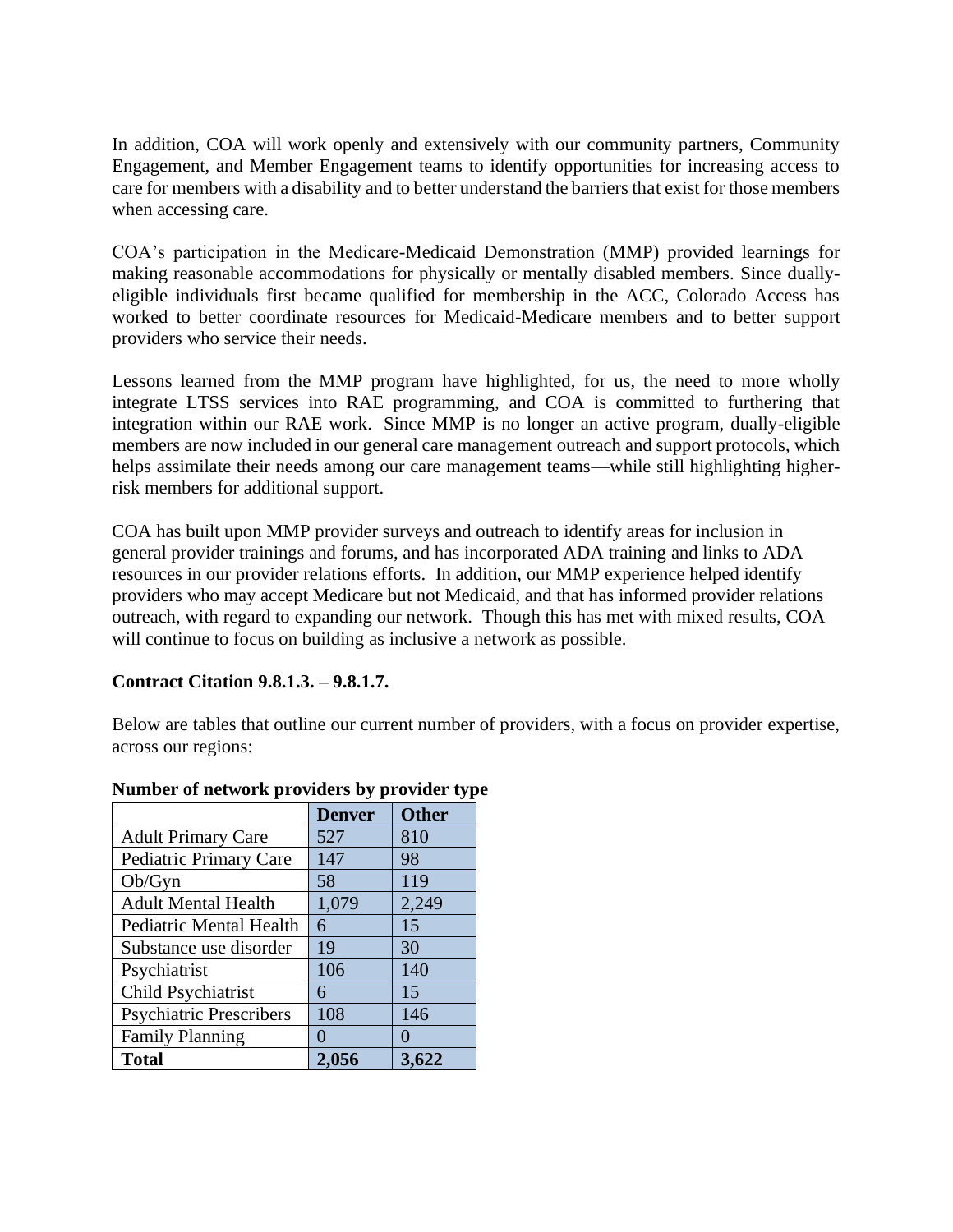# **Geographic location of providers in relationship to where Medicaid members live Physical Health: distance to providers**

| County        | <b>Total</b><br>number of<br><b>Members</b> | <b>Total number</b><br>of Providers | <b>Members</b><br>w/in desired<br>access to 2<br>providers | $\frac{6}{9}$ | Avg.<br>distance to<br>provider 1<br>(miles) | Avg. distance to<br>provider 2 (miles) |
|---------------|---------------------------------------------|-------------------------------------|------------------------------------------------------------|---------------|----------------------------------------------|----------------------------------------|
| <b>Denver</b> | 171,150                                     | 3,893                               | 171,150                                                    | 100           | 0.5                                          | 0.5                                    |

# **Physical Health: time to providers**

| County        | <b>Total</b><br>number of<br><b>Members</b> | <b>Total number</b><br>of Providers | <b>Members</b><br>w/in desired<br>access to 2<br>providers | $\frac{6}{10}$ | Avg. time<br>to provider<br>$1$ (min) | Avg. time to<br>provider $2 \text{ (min)}$ |
|---------------|---------------------------------------------|-------------------------------------|------------------------------------------------------------|----------------|---------------------------------------|--------------------------------------------|
| <b>Denver</b> | 171,150                                     | 3,893                               | 171,150                                                    | 100            |                                       |                                            |

## **Behavioral Health: distance to providers**

| County        | <b>Total</b><br>number of<br><b>Members</b> | <b>Total number</b><br>of Providers | <b>Members</b><br>w/in desired<br>access to 2<br>providers | $\frac{6}{6}$ | Avg.<br>distance to<br>provider 1<br>(miles) | Avg. distance to<br>provider 2 (miles) |
|---------------|---------------------------------------------|-------------------------------------|------------------------------------------------------------|---------------|----------------------------------------------|----------------------------------------|
| <b>Denver</b> | 171,150                                     | 3,622                               | 171,150                                                    | 100           | 0.7                                          | 0.7                                    |

# **Behavioral Health: time to providers**

| County        | <b>Total</b><br>number of<br><b>Members</b> | <b>Total number</b><br>of Providers | <b>Members</b><br>w/in desired<br>access to 2<br>providers | $\%$ | Avg. time<br>to provider<br>1 (min) | Avg. time to<br>provider 2 (min) |
|---------------|---------------------------------------------|-------------------------------------|------------------------------------------------------------|------|-------------------------------------|----------------------------------|
| <b>Denver</b> | 171,150                                     | 3,622                               | 171,150                                                    | 100  |                                     | 1.3                              |

# **Cultural and language expertise of providers**

|                | <b>Denver</b>    |
|----------------|------------------|
| Abkhaz         | $\left( \right)$ |
| Afar           | 0                |
| Afrikaans      | 0                |
| Amharic        | $\left( \right)$ |
| Arabic         | 13               |
| <b>Bosnian</b> | $\overline{2}$   |
| Chinese        | 14               |
| Czech          | 10               |
| Dutch          | 16               |
| Faroese        | 32               |
| Farsi          | 49               |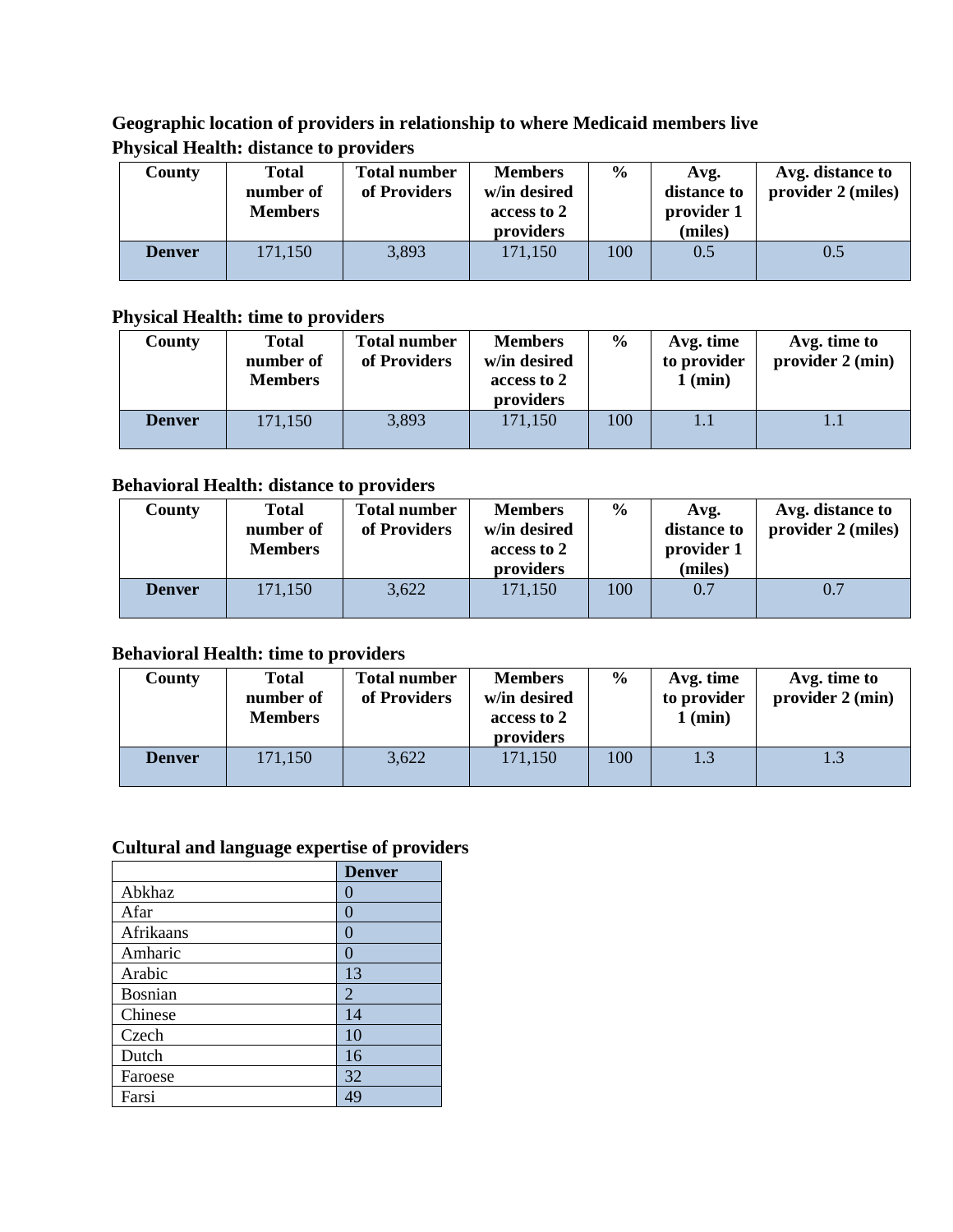| French                      | 75               |
|-----------------------------|------------------|
| German                      | 61               |
| Greek                       | $\mathbf{1}$     |
| Hebrew                      | 3                |
| Hindi                       | 11               |
| Igbo                        | $\overline{2}$   |
| Italian                     | 12               |
| Japanese                    | $\overline{2}$   |
| Korean                      | $\overline{4}$   |
| Lithuanian                  | $\overline{3}$   |
| Malay                       | $\overline{0}$   |
| Mandarin                    | 27               |
| Persian                     | 23               |
| Polish                      | $\mathbf{1}$     |
| Portuguese                  | $\mathbf{1}$     |
| Romanian                    | $\overline{0}$   |
| Russian                     | 48               |
| Sign language               | 3                |
| Spanish                     | 1264             |
| Tagalog                     | $\boldsymbol{0}$ |
| Thai                        | $\overline{0}$   |
| <b>Translation Services</b> | 18               |
| Available by Request        |                  |
| Urdu                        | $\overline{0}$   |
| Vietnamese                  | $\overline{2}$   |

# **Number of Physical Health network providers accepting new Medicaid members by provider type**

|                           | <b>Denver</b> |
|---------------------------|---------------|
| <b>Adult Primary Care</b> | 390           |
| Pediatric Primary Care    | 117           |
| <b>Total locations</b>    | 507           |

**Number of Physical Health providers offering weekend and afterhours appointment availability to Medicaid members**



**Number of Behavioral Health network providers accepting new Medicaid members by provider type**

|                            | <b>Denver</b> |
|----------------------------|---------------|
| <b>Adult Mental Health</b> | 440           |
| Pediatric Mental Health    |               |
| <b>Total locations</b>     | 441           |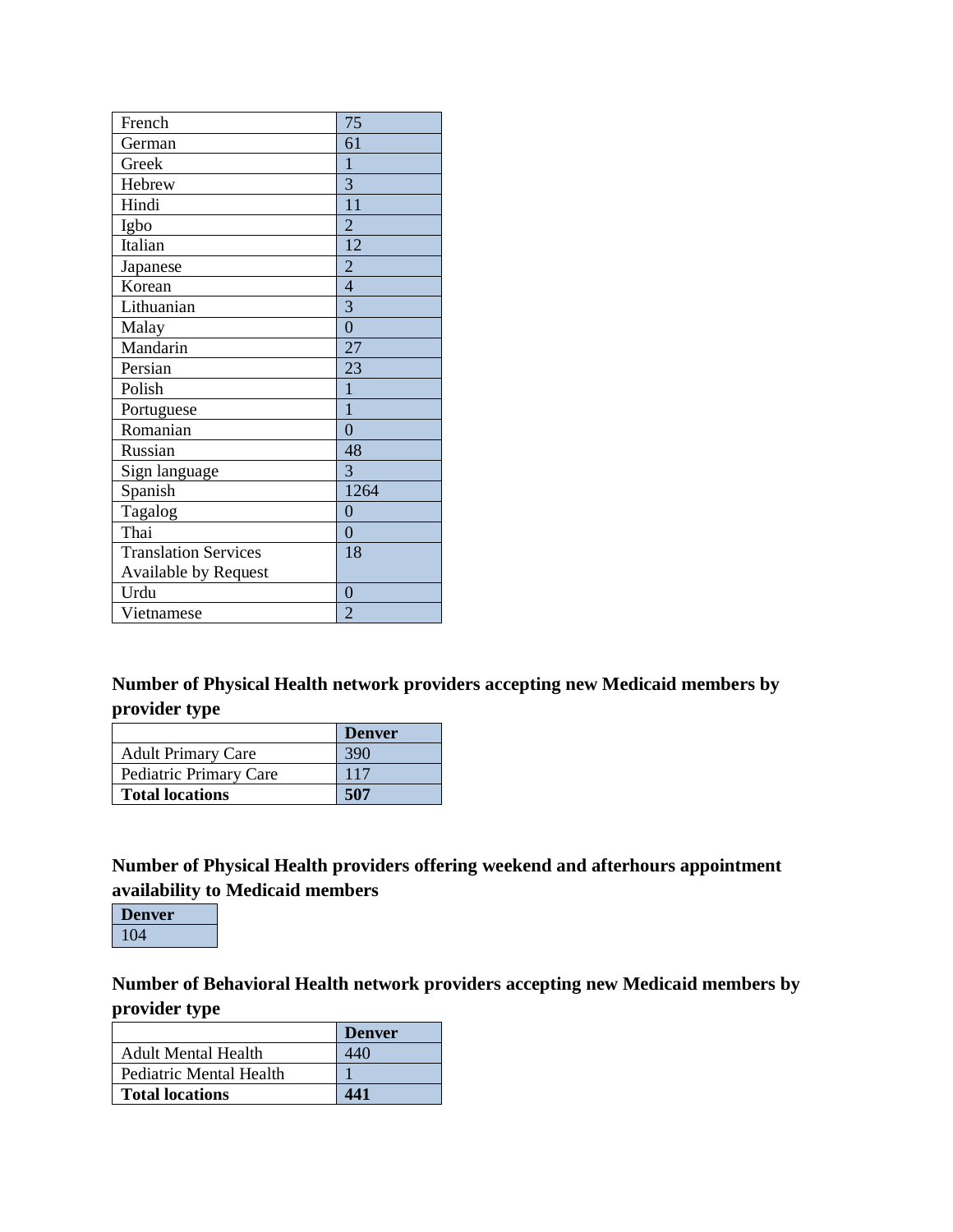Number of Behavioral Health Providers offering weekend and afterhours appointment availability to Medicaid members

**Denver** 120

### **Percent of PCMPs accepting new Medicaid members**

|                           | <b>Denver</b> |
|---------------------------|---------------|
| <b>Adult Primary Care</b> | 74%           |
| Pediatric Primary Care    | 80%           |
| <b>Total locations</b>    | 75%           |

### **Percent of behavioral health providers accepting new Medicaid members**

|                         | <b>Denver</b> |
|-------------------------|---------------|
| Adult Mental Health     | 41%           |
| Pediatric Mental Health | 17%           |
| <b>Total locations</b>  | 41%           |

### **Percent of PCMPs offering afterhours appointments**

| <b>Denver</b> |  |
|---------------|--|
|               |  |

### **Percent of behavioral health providers offering afterhours appointments**

| <b>Denver</b> |
|---------------|
|               |

### **Contract Citation 9.8.1.8. – 9.8.1.9.**

*Standards that will be used to determine the appropriate caseload for providers and how this will be continually monitored and reported to the Department to ensure standards are being met and maintained across the Contractor's provider network.*

### *Caseload for behavioral health providers.*

Colorado Access does not directly monitor the specific caseload of individual behavioral health clinicians in our network. However, we will require all community mental health centers and all organizationally credentialed providers to have caseload policies and procedures. These must practice internal monitoring to ensure caseloads are reasonable and appropriately tiered based on the acuity of members on their caseload. This information will be reviewed during provider credentialing and re-credentialing.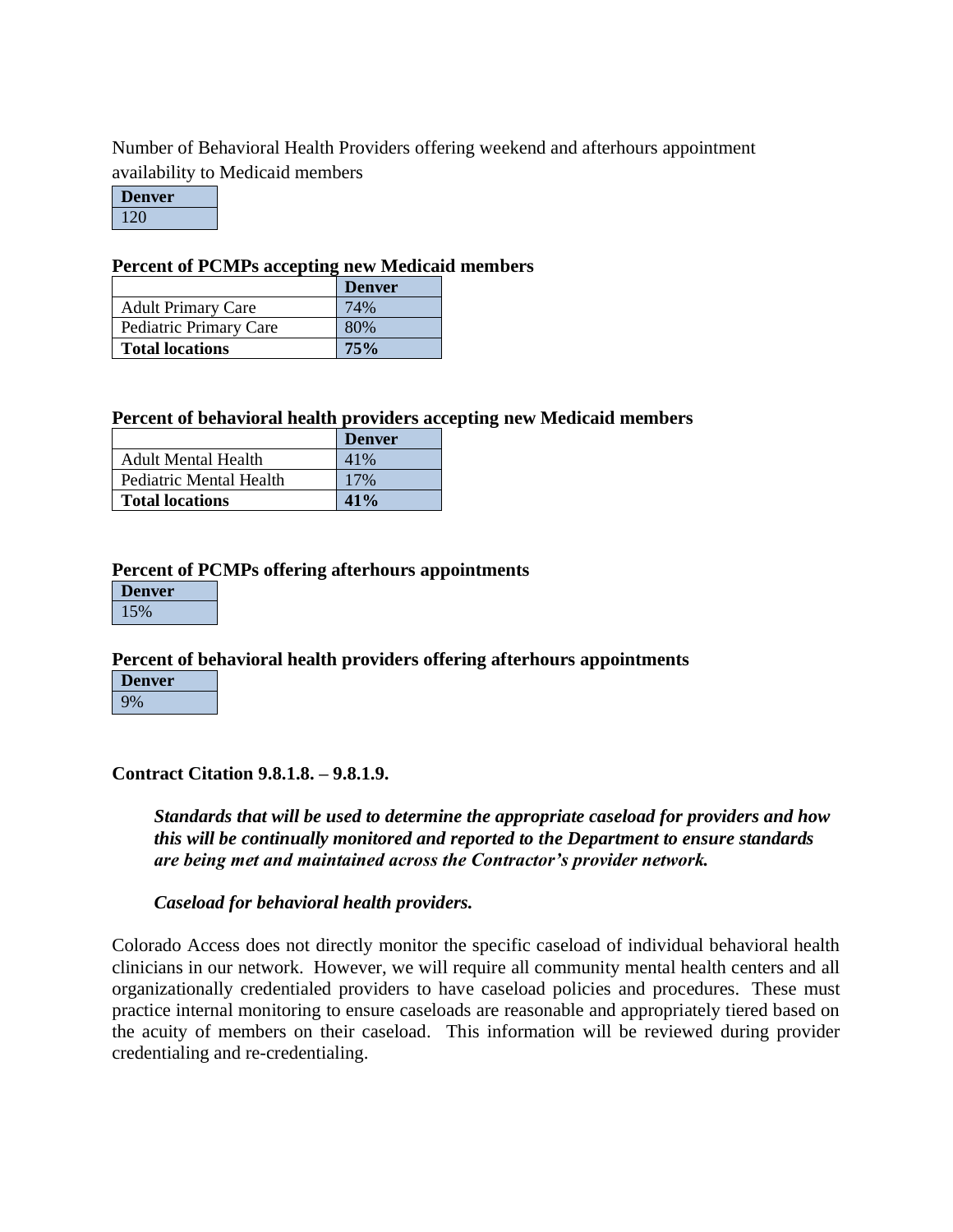Our behavioral health/SUD provider network includes nearly 7,000 contracted providers. We contract with individual practitioners, including LCSWs and LPCs, psychiatrists, psychologists, etc. We also contract with multiple types of facilities, including community mental health centers, integrated care clinics, hospitals, group practices, ATUs, and residential facilities. Due to this heterogeneity within our behavioral health network, it is not feasible to establish standardized case load ratios. In many cases, providers and facilities are required to meet specific caseload standards as defined by licensure.

Colorado Access addresses member health acuity and severity across our network via care management. Our care management department uses several data points to create a four-quadrant stratification model for identifying members with both physical health and behavioral health severity, which guides care management outreach.

Regarding network adequacy and quality of care issues, we have standardized processes to identify and address these issues, and lack of a standard case load definition does not present a barrier to these processes.

### **Contract Citation 9.8.1.10.**

*Number of behavioral health providers in the network that are able to accept mental health certifications and how this will be continually monitored to ensure enough providers are available to meet the needs in the region.*

All of COA's contracted community mental health centers are licensed to accept mental health certifications. Because of complex and nuanced reasons, ensuring that our regions have adequate capacity to meet the need is not a reflection of the total number of facilities able to accept mental health certifications, rather, a reflection of the intricacies involved in transitioning care among facilities for members who are impacted by CRS 27-65-102. Our experience has shown that barriers typically involve licensed facilities refusing to accept a certification from the discharging inpatient hospital, for a particular member. To mitigate these issues and meet the needs of our members, COA's Utilization Management and Care Management teams will continue their processes of coordinating between facilities and outpatient providers to address barriers to member discharge, including issues related to the transfer of involuntary treatment and medication certification. This includes developing individualized care plans, seeking out and connecting with disparate "27-65" licensed providers, and helping to arrange for transitions of care for our members.

### **Contract Citation 9.8.1.11.**

*A description of how the Contractor's network of providers and other Community resources meet the needs of the Member population in the Contractor's region, specifically including a description of how members in special populations are able to access care.*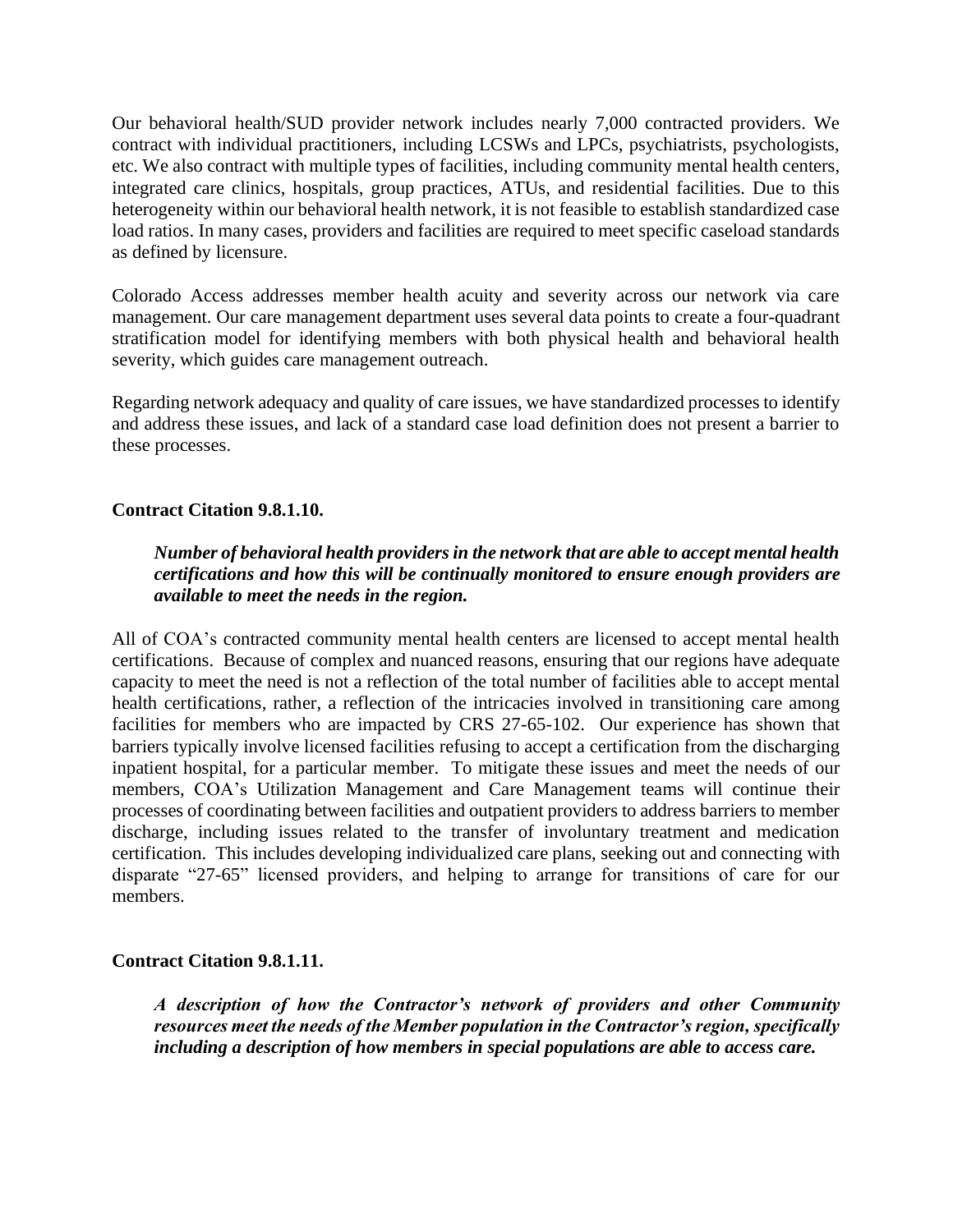Colorado Access is committed to ensuring that each of our members has an understanding of and access to providers and resources that will help them become healthy and remain healthy. This requires the unified efforts of numerous medical and non-medical partners aimed at defining mutually reinforcing agendas and supporting mutually reinforcing actions.

As a primarily urban/suburban region, network adequacy issues stem less from physical proximity to providers than from system fragmentation and unilateral efforts to mitigate structural impediments. In short, there are many resources within our regions whose focus is on meeting various needs of underserved and vulnerable populations, but these resources often operate independently from each other—inhibiting efficiency and effectiveness across the spectrum. Therefore, COA champions a transformative process that leverages community resources and collective wisdom across all sectors that interface with our members. Through this process we are able to better understand the barriers to sustainable healthfulness faced by our members as well as the structural obstacles that impact those who serve them. In general terms, we describe these processes as **Health Transformation Framework** and **COA Health Neighborhood**.

### **Health Transformation Framework**

The Colorado Access Health Transformation Framework is built upon the Collective Impact Model and its five conditions for success which, working synergistically, produce alignment and lead to powerful results. They are:

- 1. **A common agenda:** The partners committed to the Collective Impact Model (organizations, agencies and other stakeholders) have a common understanding of the problems, a collective approach to solving them, and a shared vision for change.
- 2. **Shared measurement systems:** The partnership has a collective focus on performance management and shared accountability. To bring consistency and clarity to these efforts, participants define and implement shared methods for collecting data and measuring results.
- 3. **Mutually reinforcing activities:** Through a coordinated, joint plan of action, each participating organization or other stakeholder conducts a specific and differentiated set of activities that support and align with the actions of others.
- 4. **Continuous communication:** Partners have a forum for consistent and open communication, with a focus on building the mutual trust necessary to succeed.
- 5. **Backbone organization:** The partnership is led by one organization—the chief support system—that has the staff, resources, and skills to convene, handle logistics, and coordinate the various efforts of the collective.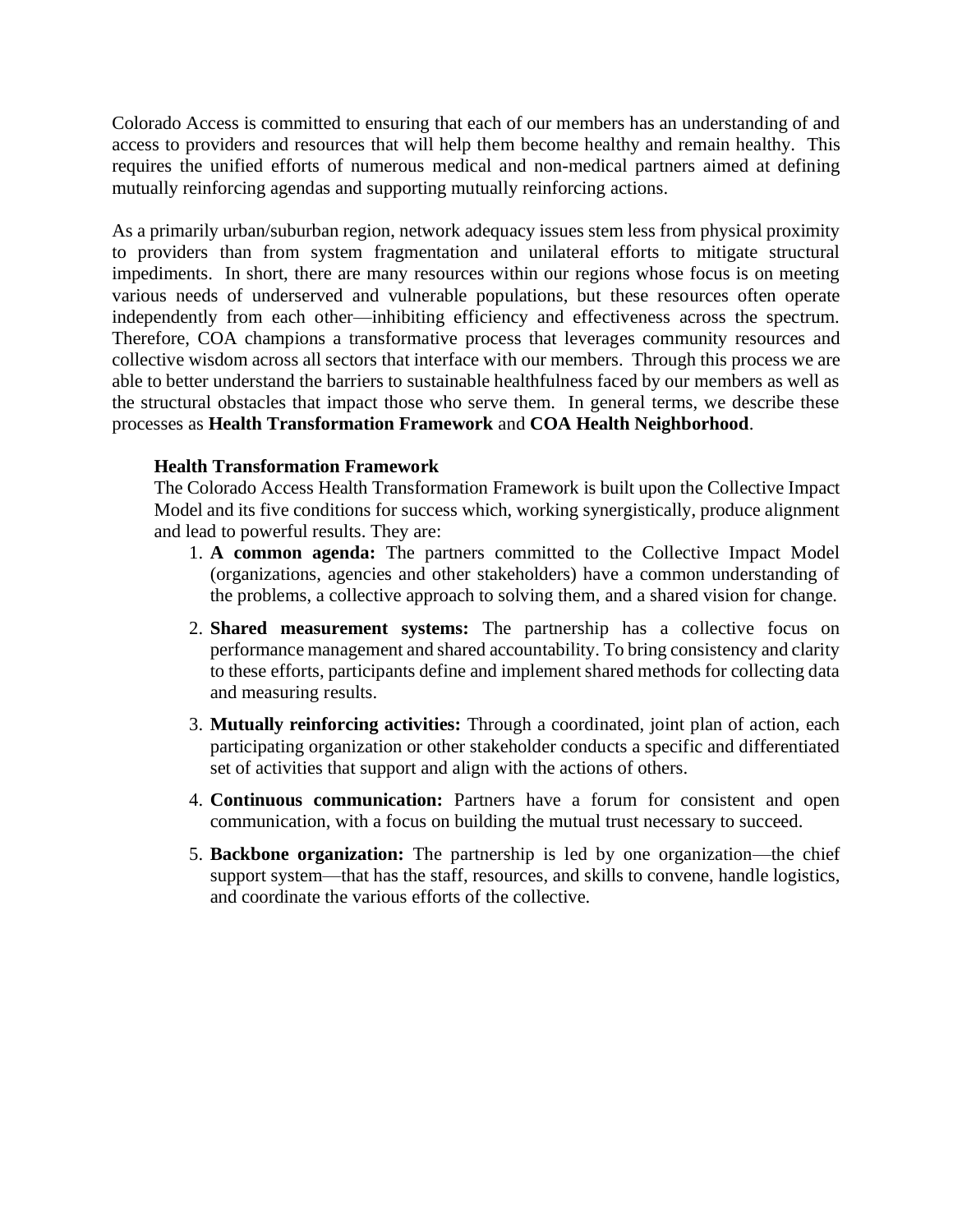The graphic below outlines the Collective Impact Model and how it will drive COA strategies and outcomes:

| <b>Collective Impact Model</b>                      |                                                                                                                                       | <b>Drivers</b>                                                                                           | <b>Outcomes</b>                                                                                                                     |
|-----------------------------------------------------|---------------------------------------------------------------------------------------------------------------------------------------|----------------------------------------------------------------------------------------------------------|-------------------------------------------------------------------------------------------------------------------------------------|
| Common<br>Agenda                                    | · Common understanding of<br>the problem<br>· Shared vision for change                                                                | Define joint approach to problems<br>based on shared understanding of<br>the issues and infrastructure   | • ACC program aims<br>RAE performance measures<br>• Regional plan to achieve goals                                                  |
| Shared<br><b>Measurement</b>                        | · Collect data and measure<br>results<br>· Performance management<br>· Shared accountability                                          | Work with community partners to<br>develop shared data approach; how<br>success is measured and reported | • Key Performance Indicators<br>• Priority populations<br>. Identify root causes that drive KPIs                                    |
| <b>Mutually</b><br>Reinforcing<br><b>Activities</b> | · Differentiated approaches<br>· Coordination through joint<br>plan of action                                                         | Leverage partners' strengths and<br>experience; clarify roles and<br>responsibilities                    | • Alignment with other state programs<br>• Evidence-based and promising practice<br>interventions                                   |
| <b>Continuous</b><br>Communication                  | · Consistent and open<br>communication<br><b>Building trust</b>                                                                       | Create forums for partnership-<br>building; continuous bi-directional<br>communication with stakeholders | • Regional Governance structures<br>• Communication plan: the Department,<br>providers, members, community                          |
| <b>Backbone</b><br><b>Support</b>                   | · Separate organization with<br>dedicated staff<br>- Resources and skills to<br>convene and coordinate<br>participating organizations | Guide vision and strategy; align<br>efforts; build public will; advance<br>policy; mobilize funding      | • Support partners as stewards of the<br>common agenda<br>• Maintain focus on transformation<br>• RAE alignment with the Department |

COA's Health Transformation Framework includes partnering with disparate entities whose missions focus on meeting the needs of specialty populations. By engaging across these various systems and leading the identification of mutual agendas, we will help foster consistent, meaningful, and thorough access to the care and resources necessary to enhance the health of our most vulnerable members. These interactions will be reported on via our quarterly Network Adequacy Reports.

#### **COA Health Neighborhood Model**

For Members already engaged with or needing to become engaged with the healthcare system, COA employs a Health Neighborhood model that utilizes technology, care coordination, collaboration, specialty care compacts, analysis, and community/member engagement to enhance meaningful access to—and utilization of—care for our members. The eight key functions of the COA health neighborhood model are:

1. Share clinical information, supported by appropriate Health Information Technology (HIT) systems. Creating mechanisms for sharing clinical data across the health neighborhood to ensure efficient and effective flow of appropriate member information to facilitate consultations, referrals, and care transitions.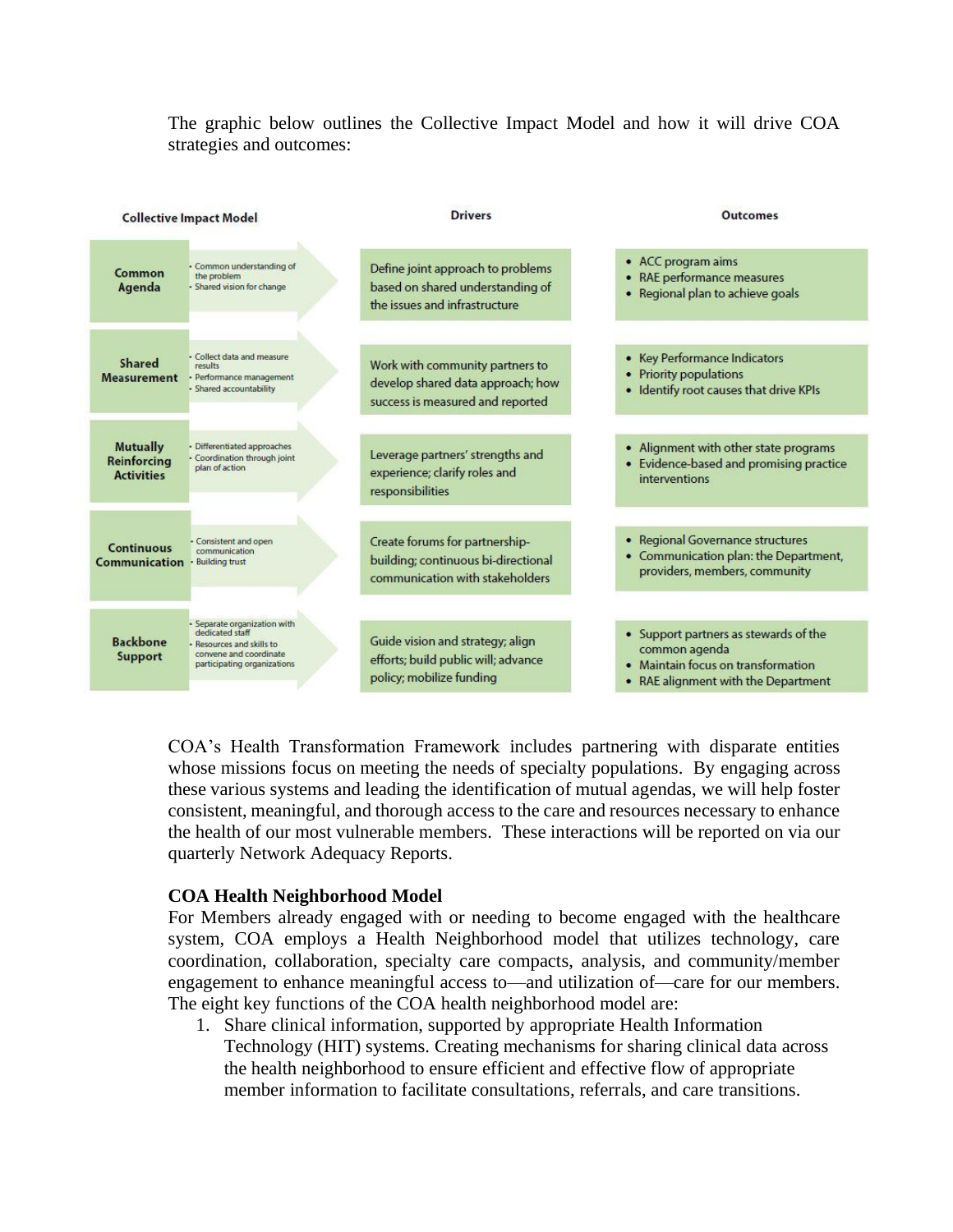- 2. Ensure appropriate and timely consultations and referrals. Implementing a series of mutually-reinforcing activities that improve the efficiency and effectiveness of specialty resources by ensuring that specialists see the right patient at the right time and in the right setting.
- 3. Expand the neighborhood. Partnering with regional stakeholders to assure that all relevant providers, especially medical specialists, are identified, engaged and participating in the health neighborhood.
- 4. Provide ongoing care coordination and ensure successful transitions of care. Implementing comprehensive care coordination services to improve coordination across the neighborhood, especially during transitions between providers; reducing members' barriers in accessing the system and complying with treatment plans; and honoring a member's preferences and wellness goals.
- 5. Guide determination of responsibility in co-management situations. Improving coordination and collaboration between PCMP and behavioral health providers and specialists, through care compacts, protocols and business processes that clearly define respective roles regarding pre-consultation exchange, formal consultations, co-management, and transfer of care.
- 6. Develop individualized care plans for complex members. Developing individualized care plans for high-risk, complex members that identify their health care needs, honor and incorporate their preferences, and include interventions to connect them with the services and supports they require to achieve whole-person health.
- 7. Collect and analyze social determinant of health data consistently across the neighborhood. Collaborating with neighborhood partners to universally screen for social factors that influence member health. Use data to identify appropriate referrals to community-based resources. Aggregate and analyze data to inform regional population health and care coordination activities.
- 8. Build and strengthen community resource linkages. Developing a centralized resource directory and improving referrals and warm handoffs between clinical providers and community and social service agencies.

The COA Health Neighborhood model acknowledges that communities are unique, dynamic, and constantly adapting to local needs and opportunities. Within each of the eight key functions of the model, our approach is not one-size-fits-all. Instead, we will build on the local resources, infrastructures, relationships, and processes that we have developed with our partners to lead the region toward a more efficient, organized, and effective system—with improved, meaningful access to care and resources. This includes consistent connection to the ideas and policies of a wide range of partners coupled with the expertise to realistically guide discussions and goals toward real-world actions and outcomes. As with the Health Transformation Framework, we will report on Health Neighborhood interactions in more detail in the quarterly Network Adequacy Report, but examples of current partnerships include:

• Community Mental Health Centers & Federally Qualified Health Centers;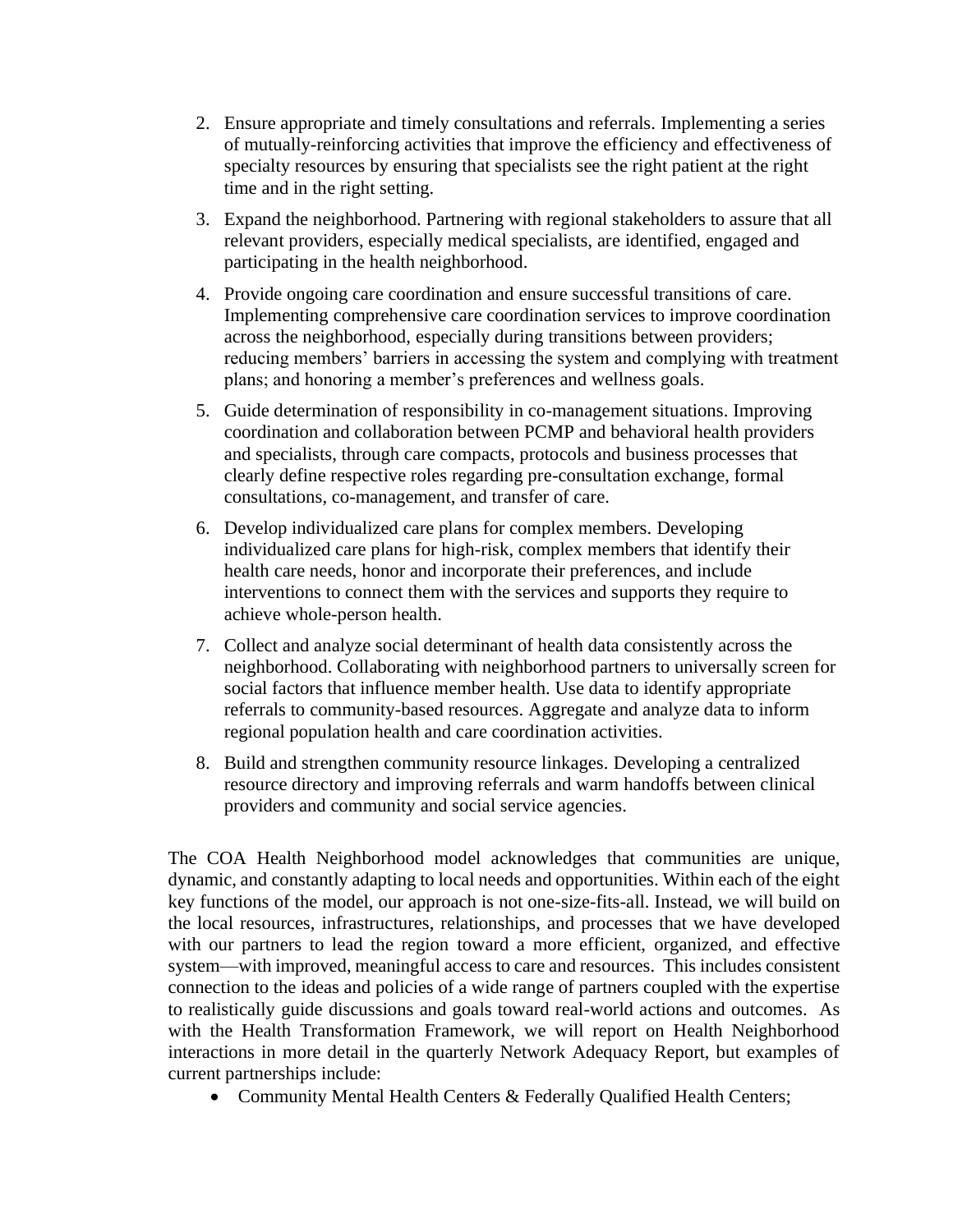- Major commercial providers and hospital systems;
- Regional Governance Councils for Region 3 and Region 5;
- Each active Interagency Oversight Group within our regions;
- School districts in various counties in our regions;
- Healthy Communities;
- County Departments of Human Services and Local Public Health Agencies;
- County jails and State correctional facilities;
- Various partners and stakeholders engaged with our Single Entry Point and CHP+ functions;
- State of Colorado agencies and committees (PIAC and its advisory committees).

When combined with our efforts to enhance and grow our primary care and behavioral health networks, an active and engaged care management structure, in-depth provider support and training, practice transformation and integration efforts, and constructive Member engagement, our Health Transformation and Health Neighborhood models will ensure that our members have access to the care and resources they need, along with the backing of organizations mutually focused on improving opportunities for sustained healthfulness.

## **Identification of special populations in Region 5 and provider and community partners who serve them**

Based on both the quantitative data of the population and qualitative data from members, providers and community partners, Colorado Access has chosen to focus on the following health priorities for the first state fiscal year (SFY):

Integration of behavioral and physical health – Colorado Access has a long standing history with aligning physical and behavioral health, and has continued to articulate this integration throughout its population management plan. For SFY 18-19, we have prioritized integrating behavioral and physical health data across all clinical registries in order to enhance risk stratification to ensure we provide the right level of intervention to members. Additionally, we have chosen to weave behavioral health support across traditionally physical health-focused conditions, such as pregnancy and chronic disease management, in order to create a wrap-around approach for population interventions.

Transitional support – Colorado Access remains committed to our members who need additional support with their care, including transitioning out of high cost services (such as an inpatient stay). For SFY 18-19, we have chosen to focus on follow up care after a high cost service (e.g., follow up engagement after an inpatient stay) as part of a focus to reduce costs through preventing avoidable readmissions.

Criminal Justice - COA provides care coordination services to members transitioning out of the criminal justice system and integrating back to the community. Census data received from the Department of Corrections is stratified based on high risk medical and/or behavioral health needs. Colorado Access staff also outreach various community partners